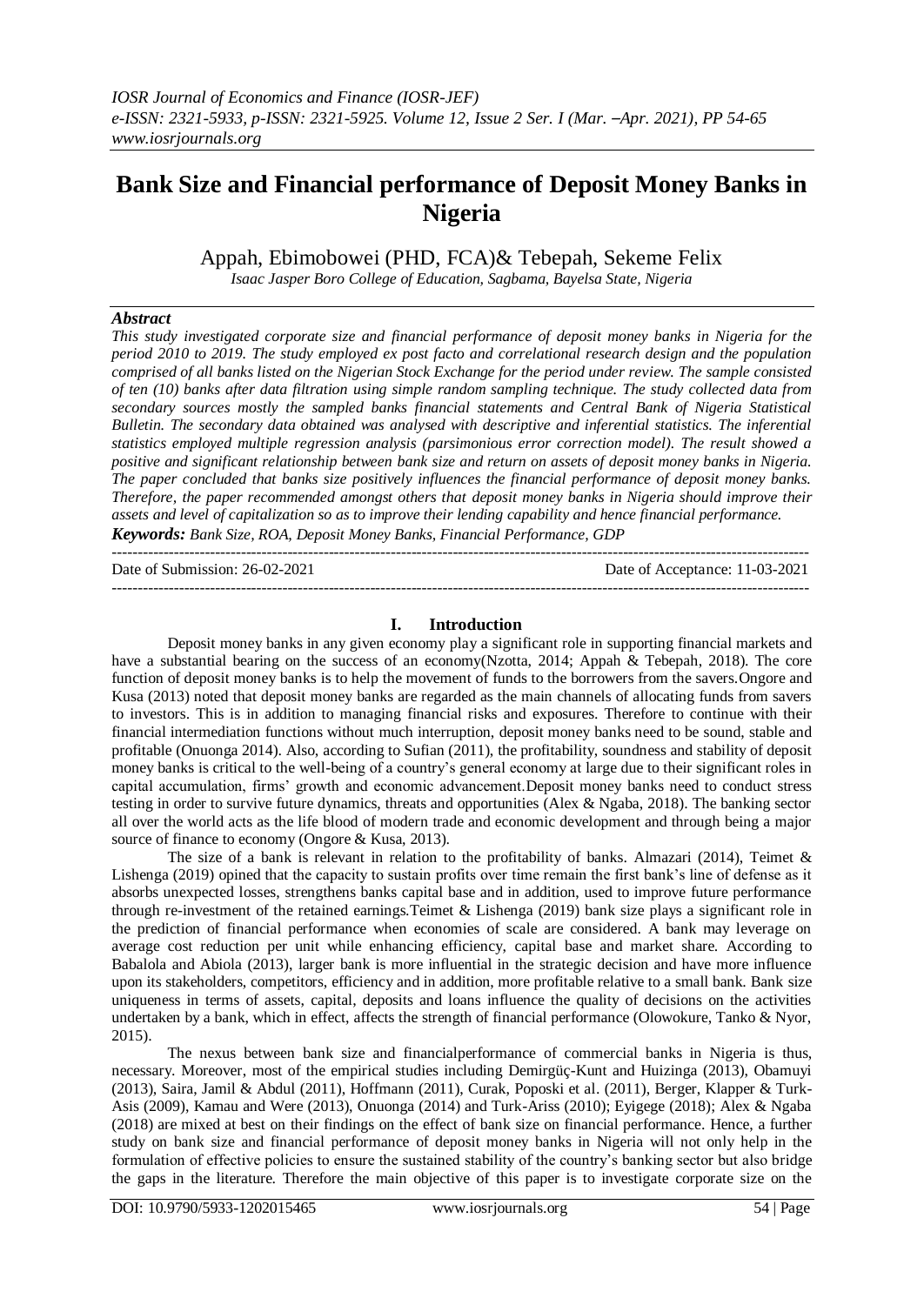financial performance of banks in Nigeria. To achieve the objective of this paper, the following research questions were answered in the study:

- 1. What is the effect of bank size on the financial performanceof deposit money banks in Nigeria?
- 2. What is the effect of loan ratio on the financial performance of deposit money banks in Nigeria?
- 3. What is the effect of capital ratio on the financial performance of deposit money banks in Nigeria?
- 4. What is the effect of deposit ratio on the financial performance of deposit money banks in Nigeria?
- 5. What is the effect of capital employed on the financial performance of deposit money banks in Nigeria?
- 6. What is the effect of inflation on the financial performance of deposit money banks in Nigeria?
- 7. To what extent does gross domestic product affect the financial performance of deposit money banks in Nigeria?

The following hypotheses were tested:

**Ho1**: Bank size does not have a positive and significant effect on return on assets of deposit money banks for the period 2010 to 2019 in Nigeria.

**Ho2**: Loan ratio does not have a positive and significant effect on return on assets of deposit money banks for the period 2010 to 2019 in Nigeria.

**Ho3**: Capital ratio does not have a positive and significant effect on return on assets of deposit money banks for the period 2010 to 2019 in Nigeria.

**Ho4**: Deposit ratio does not have a positive and significant effect on return on assets of deposit money banks for the period 2010 to 2019 in Nigeria.

**Ho5:** Capital employed does not have positive and significant effect on return on assets of deposit money banks for the period 2010 to 2019 in Nigeria.

**Ho6**: Inflation does not have a positive and significant effect on return on assets of deposit money banks for the period 2010 to 2019 in Nigeria.

**Ho7**: Gross domestic product does not have a positive and significant effect on return on assets of deposit money banks for the period 2010 to 2019 in Nigeria.

## **Conceptual Review**

## **II. Literature Review**

**Bank Size:** The size of a bank is used to capture economies and diseconomies of scale in the banking industry. The size of a bank is computed as the logarithm of total assets.Bank size plays an important role in the prediction of profitability when economies of scale are considered. A bank may leverage on average cost reduction per unit while enhancing efficiency, capital base and market share. Babalola and Abiola (2013) opined that a larger bank is more influential in the strategic decision and have more influence upon its stakeholders, competitors, efficiency and in addition, more profitable relative to a small bank. Bank size uniqueness in terms of assets, capital, deposits and loans influence the quality of decisions on the activities undertaken by a bank, which in effect, affects the strength of financial performance (Olowokure, Tanko & Nyor, 2015). The largeness of a bank can be decomposed into; vertical on activities and products; or horizontal on the supply of a product or service across several entities. Thus, a puzzled endless debate on the optimal bank size, management complexity and exposures associated with activities ranges. Larger banks engage more in market activities outside their traditional lending, which of late, has escalated and grown significantly(Teimet & Lishenga, 2019). This paradigm shift of activities in the developed world has warranted restriction to reduce bank size exposure (Vinals et al., 2013). Accordingly, larger banks tend to have lower capital base, less-stable funding, engaging in more-market based activities as well as more complex than the small banks. However, the failures associated with the larger banks tend to be more disruptive to the financial system than failures of small banks (Laeven, Ratnovski, & Tong, 2014).Muhindi & Ngaba (2018) used a panel data from 2012 to 2016 to assess the influence of bank size on the financial performance of Kenyan banks using; the number of branches, capital base, number of customer deposit, loans and advances as the key variables. The study found a positive relationship between bank size and financial performance and revealed that larger banks exhibit higher ROA relative to medium and small.

**Loan Ratio:** This ratio measured the liquidity risk of a bank. It arises when the bank is not able to accommodate declines in its obligations or to finance increases in loan demand. This variable is a major contributing factor of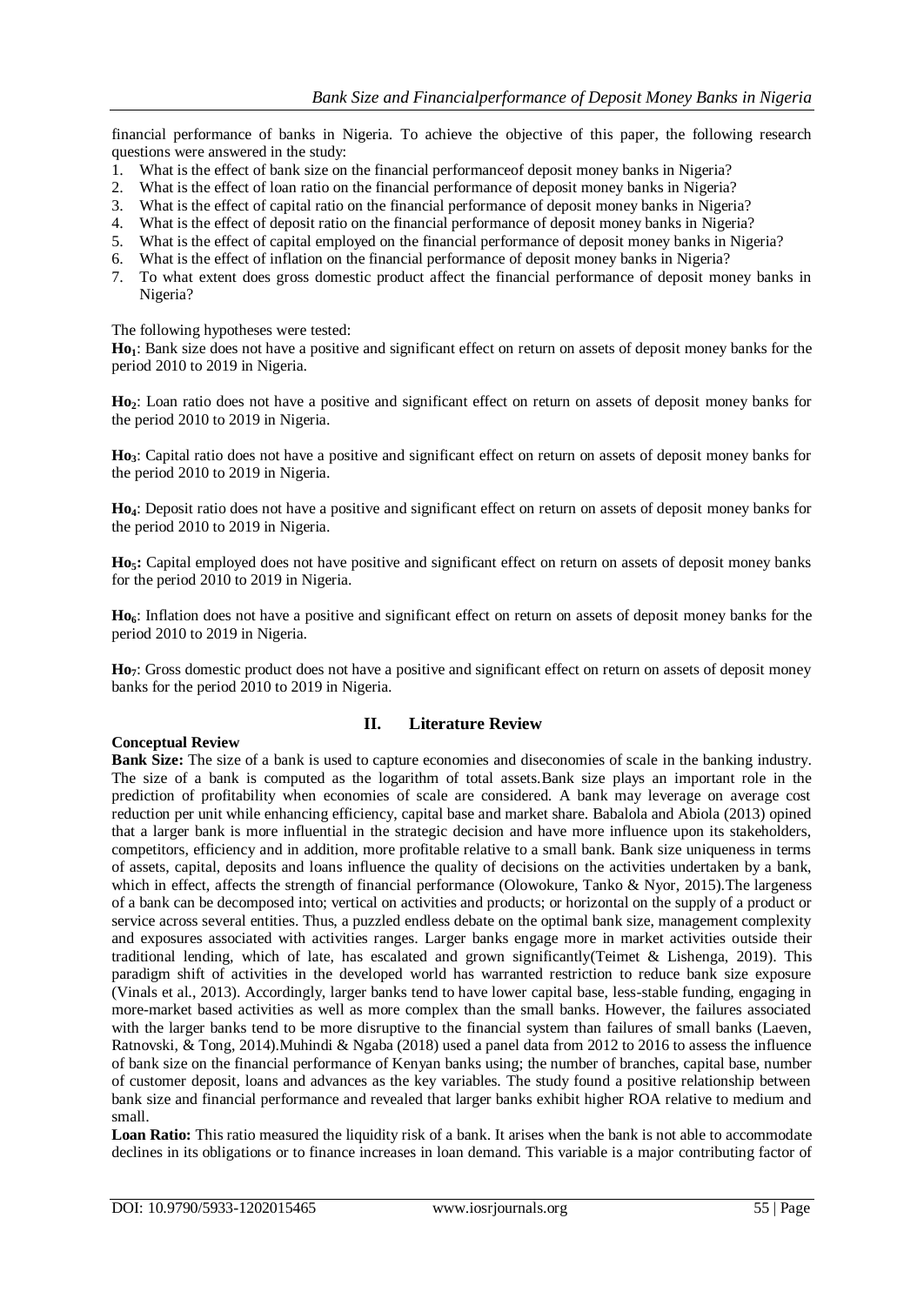bank performance because the market for loans particularly credit to firms and individuals is precarious and therefore holds higher expected returns than other asset portfolio for instance, government securities.

**Capital Ratio:** This ratio measured the total equity (total shareholders fund) to total bank assets or a ratio of capital reserves to total bank assets. It is expected that banks with high capital adequacy ratio will experience minor financial hardships during a financial crisis which will lead to higher profits. Onuonga, (2014) study of the performance of Kenyas top six commercial banks with internal factor analysisusing Generalized Least Square method found out that capital adequacy had a positive impact of bank performance.

**Deposit Ratio**: Alex & Ngaba (2018) stated that studies have shown a relationship between deposit ratio and the financial performance of banks.According to Arsew et al (2020), banks with large total assets do have the leverage to provide credit to borrowers in sufficient quantity so as achieve better performance (Alper, et al, 2011). Kisman (2017) noted that the size of a bank's loan to deposit ratio influences the profitability of a bank. Arsew et al (2020) stated that the higher the loan deposit ratio of a bank influences the profitability of banks. Kisman (2017) further stated that loan deposit ratio significant and positively affects the return on assets of banks.

**Gross Domestic Product:** It refers to the value of a country's overall output of goods and services during one fiscal year at market prices excluding net income from abroad. A higher GDP is an indication of increase in purchasing power and for that matter the ability of investors increase to invest in stocks. It measures the overall health of the economy. The reason is that with economic growth, business environment is improved and barriers to entry are lowered, this leads to high competition which causes profitability reduction(Tan and Floros, 2012).

**Inflation:** Inflation can either be anticipated or unexpected. If it is anticipated, bank management will have a chance to adjust interest rates appropriately which enhances financial performance. An unexpected inflation causes cash flow problems to borrowers leading to abrupt abrogation of loan arrangements negatively affecting bank profitability. Pervan *et al.*, (2015) in their study of profit persistence and factors determining bank profitability in Croatia found out that inflation had a negative influence on bank performance.

**Financial Performance:** The financial performance of deposit money banks has critical implications for the economic growth of any given country.Appah &Inini (2019) stated that financial performance of corporations construct has two different perspectives, namely, growth and profitability, and each of these perspectives might be operationalized by using one or more indicators. Firm financial performance is commonly reflected in the calculation of financial ratios that show the link between numbers in the financial statement. The financial ratios may include the computation of the profitability, efficiency, liquidity, gearing, and investment of a particular firm. Moreover, firm financial performance generally may also be reflected in market-based (investor returns) and accounting-based (accounting returns) measures. Examples of market-based indicators to measure firm financial performance are price per share and Tobin's Q which indicate the market value or the share of the firm as well as the financial prospect of the firm in the future.Financial performance depends on various factors. Some of them are Capital Adequacy, Asset Quality, Management Efficiency, Liquidity, Gross Domestic Product etc. Therefore, in order to ensure sound financial performance banks should focus on the factors likely to affect profitability and the extent of their influence.The performance deposits money banks can be affected by internal and external factors (Al-Tamimi, 2010). These factors can be classified into bank specific (internal) and macroeconomic variables. The internal factors are individual bank characteristics which affect the bank's performance. These factors are basically influenced by the internal decisions of management and board. The external factors are sector wide or country wide factors which are beyond the control of the company and affect the profitability of banks Teimet & Lishenga (2019).The empirical results of the researches (Raza, Farhan &Akram,2011) explained that a company, which has better efficiency, it does not mean that always it will show the better effectiveness. Alam, Raza &Akram (2011) study concludes that ranking of banks differ as the financial ratio changes. The ability to support the present and future operations of a bank depends on the quality of its earnings and profitability profile (Shar, Shah & Jamali, 2011).Kolapo & Ayeni (2012) carried out an empirical investigation into the quantitative effect of credit risk on the performance of commercial banks in Nigeria over the period of 11 years (2000-2010). The results showed that an increase in non-performing loan and loan loss provision reduce profitability (ROA) of banks while an increase in total loan and advances lead to increase profitability.The determinants of bank performance can be put into three groups: variables that are induced by management decision and policy objectives (bank-specific factors), variables that capture the industry structure and market growth (industry-specific factors) and elements that reflect the economic atmosphere under which the bank operates (macroeconomic factors).Appah and Inini (2019) stated that financial performance of corporations construct has two different perspectives, namely, growth and profitability, and each of these perspectives might be operationalized by using one or more indicators. Profitability, for example, can be measured by variables such as return on equity (ROE), return on assets (ROA), or even the return on investments (ROI), while growth can be measured by increase in sales.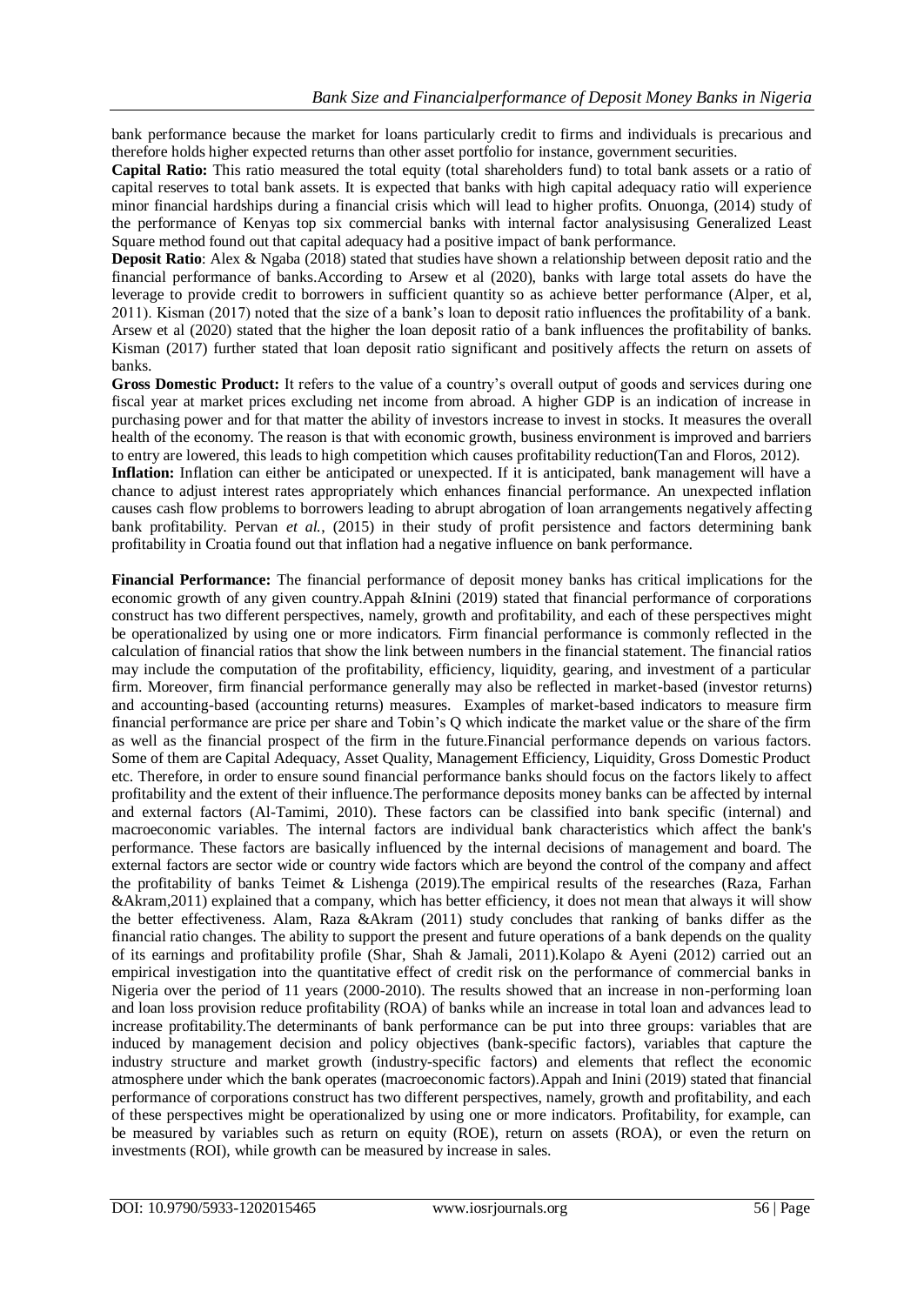## **Theoretical Framework**

This study was guided by different theories to explain the relationship between corporate size and financial performance. The study is anchored on the growth of firm theory and agency theory.

**Growth of Firm Theory:** This theory was propounded by Penrose (1959) who offered durable principles governing the growth of corporations and the rate at which corporations can grow efficiently and be profitable. Corporations with huge resources and attract the best management are expected to perform better than their peers according to the growth of the firm theory. Olawale, Bamidele & Lawal (2017) stated that in the growth theory of corporations Penrose stated that management is a team effort in which each employee deploys specialized, functional skills as well as more highly-efficient team-specific skills, which enable them to individually and collectively coordinate the many activities of the corporation in a coherent manner. Eyigege (2018) noted that Penrose provided a wider explanation of the relationship between resource-based relationship and corporate level performance. The current knowledge bases and underutilized resources of the corporation determine the direction of corporate growth. Penrose (1959) in Eyigege (2018) not only explains why and how these drivers shape the rate and direction of growth, but also argued that ignorance of these limiting factors results in inefficiencies and loss of competitive advantage. Penrose (1959) in Eyigege (2018) also provided causal relationship between resources and the generation of productive opportunities for growth and innovation. The experience of managers with each other and other resources in the corporation influences their image of the unique productive opportunities available for their corporations. Managers function as a catalyst in the conversion of firm's resources into firm capabilities and new product applications. In the spirit of dynamic capabilities, new combinations of resources lead to innovation and economic value creation (Eyigege, 2018).

**Agency Theory:** This theory was postulated by Berle &Means (1932) but reviewed by Jensen &Meckling (1976) to explain the agencyproblem inherent in modern companies.This theory of Jensen &Meckling (1976) assumes that every corporation has a formof principal–agent relationship within the walls of its structure.Jensen and Meckling (1976) defined the agency relationship as a contract under which one or more persons (the principal) engage another person (the agent) to perform some service on behalf which involves delegating some decision-making authority to the agent.The theory of agency relationship mirror the basic structure of a principal and an agent who are engaged in cooperative behaviour, but have differing goals and attitudes towards risk. The theory further assumes that principals because of information asymmetry cannot adequately observe actions that agents are taking in their benefit (Appah, 2017). According to Appah (2017), agency theory provides that managers are usually motivated by their own personal gains and work to exploit their own personal interests rather than considering shareholders' interests and maximizing shareholder value. This study anchored on the agency theory because corporate size is vital to the effective discharge of their duties, which ultimately affects the financial performance of the organization (Kajola & Onaolapo, 2017).

## **Previous Empirical Literature**

A number of empirical studies have been done on bank size and financial performance. This section of the study provides a review of prior research and gap due of time, methodology and location.

Arsew, et al (2020) carried out a study of loan to deposit ratio, non-performing loans and capital adequacy ratio on return on assets with good corporate governance in Indonesia for the period 2014 to 2018. The study employed quantitative method and the population consisted of 45 banks and purposive sampling technique was utilized to arrive at a sample size of 10 of the best banks. The study collected data from secondary sources mostly from the published financial statements of sampled banks for the period under review. The study dependent variable was return on assets while the independent variable was loan to deposit ratio, nonperforming loan, capital adequacy ratio, and the intervening variable was corporate governance perception index. The data obtained from the financial statements was analysed using diagnostic test of normality, multicollinearity, and heteroscedasticity and path analysis. The path analysis result revealed that loan deposit ratio and non-performing loan influence good corporate governancenegatively and significantly while capital adequacy ratio showed a positive and significant influence. The second model suggested a positive and significant relationship between non-performing loan, capital adequacy and corporate governance on return on assets while loan deposit ratio showed no significant influence.

Teimet and Lishenga (2019) investigatedthe effect of banks size on the profitability of 42 commercial banks in Kenya covering the period 2009 to 2018. The regressions analysis showed the direction and magnitude of the relationships while the autoregressive distributed lag model was used to establish the equilibrium steadiness as well as the speed of adjustment to equilibrium. The results rshowed that banks size had a positive significant effect on returns on assets. Their study concluded that the size of a bank is associated with profitability and as such, banks consolidation and other expansion strategies enhance bank profitability as evidenced by bidirectional causality between the variables.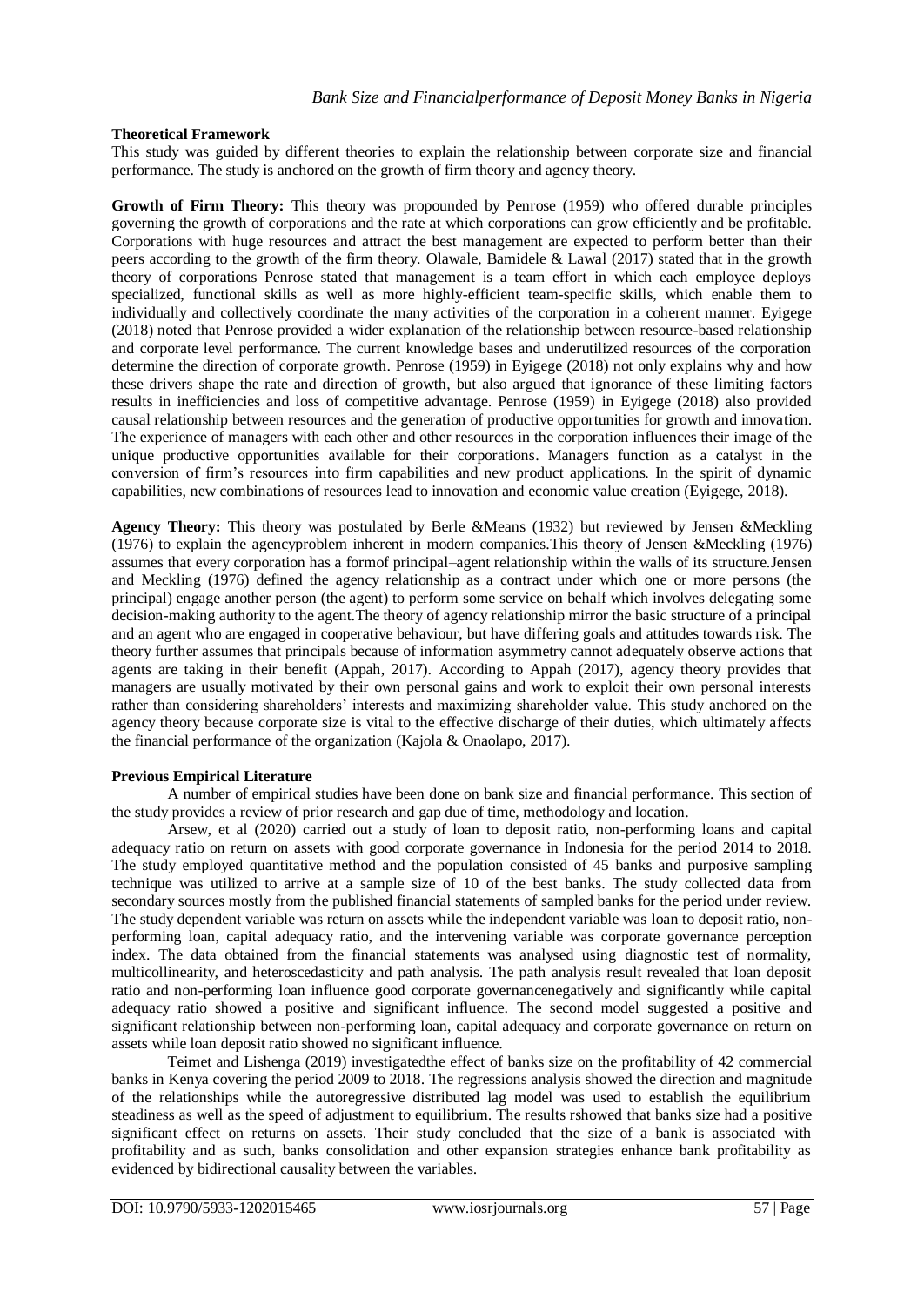Edison, et al (2019) examined capital adequacy, loan to deposit ratio, operational costs and return on equity in Indonesia for the period 2014 to 2016. The study employed quantitative research method and the population consisted of 43 banks and purposive sampling method was employed to derive a sample size of 40 banks. The study obtained secondary data from the published financial statements of sample banks for the period under review. The secondary data was analysed using multiple regression analysis. The dependent variable was return on equity while the independent variable was capital adequacy ratio and loan to deposit ratio, operational costs.The results revealed a positive and significant relationship between capital adequacy ratio and loan to deposit ratio on return on equity.

Teshome, et al (2018) examined the determinants of financial performance of commercial banks in Ethiopia for the period 2007 to 2016. Their investigation employed ex post facto research design and secondary data for eight commercial banks. The data for this study was obtained from the published financial statements of the sampled commercial banks withreturn on asset and return on equity as theselected dependent variables while non-performing loan, capital adequacy ratio, bank size, leverageratio, credit interest income ratio, loan loss provision ratio and operation cost efficiency were theindependent variables and the data obtained were analysed with correlation and multiple linear regressionsof the panel data. The findings of the investigation revealed that capital adequacy ratio (CAR), credit interest income (CIR)and size of the bank (SIZE) have positive and statistically significant effect on financial performance whilenon-performing loans (NPLs), loan loss provision (LLP), leverage ratio (LR) and operational costefficiency (OCE) have negative and statistically significant effect on banks' financial performance.

Hapsari, (2018) conducted a study of loan to deposit ratio and non-performing loan on banking financial performance in Indonesia for the period 2012 to 2016. The study employed quantitative and descriptive research method. The population of the study consisted of 116 banks and purposive sampling method was used to obtain a sample size of 13 banks for the period under review. The dependent variable was return on assets and the independent variables were loan deposit ratio with non-performing loan while size was used as a moderation variable. The study collected data from the published financial statements of sample banks. The data collected from the sample banks were analysed with multiple regression with absolute difference method. The result from the regression analysis suggested that loan to deposit ratio showed a positive influence on return on assets; non-performing loan negatively affect return on assets while size does not moderate the effect of the relationship between loan to deposit and non-performing loan on return on assets.

Muhindi and Ngaba (2018) used a panel data from 2012 to 2016 to assess the influence of bank size on the financial performance of Kenyan banks using; the number of branches, capital base, number of customer deposit, loans and advances as the key variables. The study found a positive relationship between bank size and financial performance and revealed that larger banks exhibit higher ROA relative to medium and small. However, an earlier study by Mulwa and Kosgei (2016) found a negative relationship between bank size and financial performance, which conflict.

Eyigege (2018) analysed the influence of firm size on financial performance of banks quoted on the Nigeria Stock Exchange. The study employed ex post facto research design with secondary data obtained from the published financial statements of the five banks. The independent variable was firm size measured by log of total assets while the dependent variable was financial performance measured by return on asset. The model of the study was analysed using pooled ordinary least square regression and fixed effect/random effect regression with the aid of STATA for panel regression. Also descriptive statistics and correlation analysis were computed. Theresults suggest that firm size insignificantly and negatively influences financial performance of banks as a result of diseconomies of scale.

Akex and Ngaba (2018) examined firm size on financial performance of commercial banks in Kenya for the period 2012 to 2016. The study utilized descriptive survey research design and the data was collected from the published financial statements of the sampled banks. Also correlation analysis was applied in data analysis and the findings revealed that a positive association between firm size and financial performance of commercial banks in Kenya.

Kajola, et al (2017) carried out a study of corporate board size and financial performance of listed firm in Nigeria for the period 2003 to 2014 using ex post facto and correlational research designs. The study used secondary data obtained from the financial statements of sampled listed companies. The data obtained was analysed with panel regression analysis and the result suggest a positive and significant association between board size and financial performance (return on assets and return on equity) of listed non-financial firms in Nigeria.

Olawale, et al(2017) also investigated the effect of firm size on the performance of firms in Nigeria using panel data set of 12 non-financial firms operating in Nigeria in the period of 2005-2013 and analyzing the panel data using a pooled regression model, fixed effect model and random effect model to identify the relationship between firm size and the performance of firms listed on the Nigeria stock exchange. The result of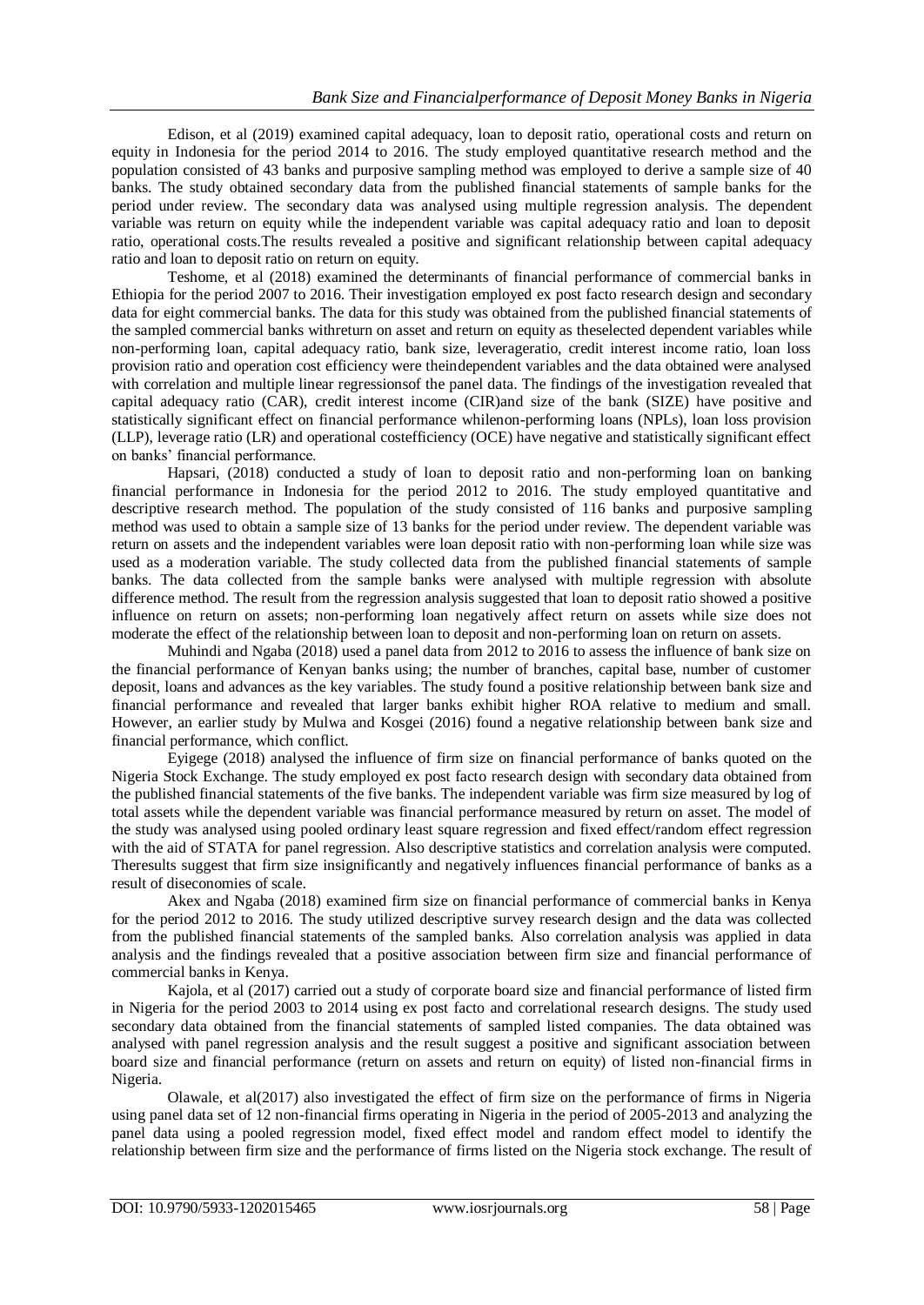the study reveals that firm size in terms of total asset has a negative effect on performance while in terms of total sales firm size has a positive effect on performance.

Lemma and Rani (2017) analyzedthe determinants of financial performance of commercial banks in Ethiopia data from two public and seven private banks for the years that were considered for the study.Return on assets was used as proxies of financial performance while the internal and external factors wereconsidered to analyze the factors. Descriptive, correlation and regression analysis were used to analyze the dataand the findings revealed that liquidity and earnings ratiohave positive relation with return on assets. The findings further revealed that CAR, the ratio of non-performingloan to total loans, and industry growth has negative relation with profitability

Abel and Roux (2016) evaluated the relationships among efficiency, banksize and performance of banks in Zimbabwe between 2009 and 2014. The study found that efficiency relates positively to financial performance and economic stability. The study suggested that an increase in economic activities increases the demand for financial services, which increases efficiency.Gemechu (2016) alsoresearched on determinants of profitability of bank industry in Ethiopia for the years 2002 to 2012 usingreturn on assets and net interest margin as measure of performance. The finding revealed that loan to advances,efficiency and productivity, have positive effect on bothreturn on assets and net interest margin. Liquidity risk and exchange rate have positive effect on return onassets but have no effect on net interest margin.

Isik and Ince (2016) carried out a study of boardsize and board composition on performance of 30commercial banks for the period 2008 to 2012 in Turkey. The study employed ex post facto and correlational research design. Secondary sources of data collection were employed from the sampled banks and panel regression analysis was used for data analysis.The independent variable used wasbank size with several control variables such as credit risk, liquidity risk, netinterest margin and non-interest income while the dependent variables include return on assets, and operating return on asset. The panel fixed effects regression result revealed that board sizehas a significant positive effect on bank'sperformance (return on assets and operating return on assets).

Munyradadzi and Nirupa (2016) investigated the effect of board composition and boardsize on financial performance of companies listed onthe Johannesburg stock exchange in South Africa.The study employed expost facto research design and correlational research design. The data for the study was collected from the financial statements obtained from the sampled companies. Panel multiple regression analysis was applied for the purpose of data analysis. The empirical result suggests that board size is not significantlyassociated with Tobin's Q and ROE (performancemeasures) while board size isfound to be positively associated with return on assets (ROA).

Using panel data analysis, Pervan, et al(2015) studied profit persistence and factors determining bank profitability in Croatia within the period 2002 to 2010 and realized a positive and significant association between bank size and profitability. Total assets were log transformed to capture bank size and applied the GMM estimation technique. Their results postulate that banks should make use of their size to exploit cost advantages whose realization together with improved management would contribute to further increases in efficiency which would result into higher profitability.

Onuonga (2014) that investigated the impact of the internal bank specific factors on the profitability of the top six commercial banks in Kenya over a six year period as from 2008-2013. The generalized least square method was used to estimate the impact of bank assets, capital, loans, deposits and asset quality on banks profitability. The paper used return on assets (ROA) as a measure of profitability. The findings revealed that bank assets, capital strength, ownership, operations expenses and diversification do significantly influence profitability of the sampled banks. Similarly, Kamau and Were (2013) carried out a study on the factors behind the impressive banking sector performance in Kenya between 1997-2011. The study made use of structure conduct (SCP) literature that postulates that structure and efficiency play a role in determining performance measured by log of net interest margin (NIM) and the log profit before tax. Data envelopment analysis (DEA) was used to derive both the scale and technical efficiency scores. The efficiency scores were then incorporated into the main equation to test the four hypotheses in SCP literature. The results suggested that the source of superior performance inthe Kenyan banking sector is structure/collusive power and not efficiency hence supporting SCP hypothesis. Among the control variables, the study found bank size to have a significant positive relationship with performance.

Akinyomi and Olagunju (2013) examined the effect of firm size on the profitability of Nigerian manufacturing sector. Panel data set over the period of 2005 to 2012 was obtained from the audited annual reports of the selected manufacturing firms listed in the stock exchange. Return on asset was the proxy for profitability while log of total assets and log of turnover were used as proxies for firm size. The results of the study revealed that the firm size both in terms of total assets and in terms of total sales has a positive effect on the profitability of Nigerian manufacturing companies.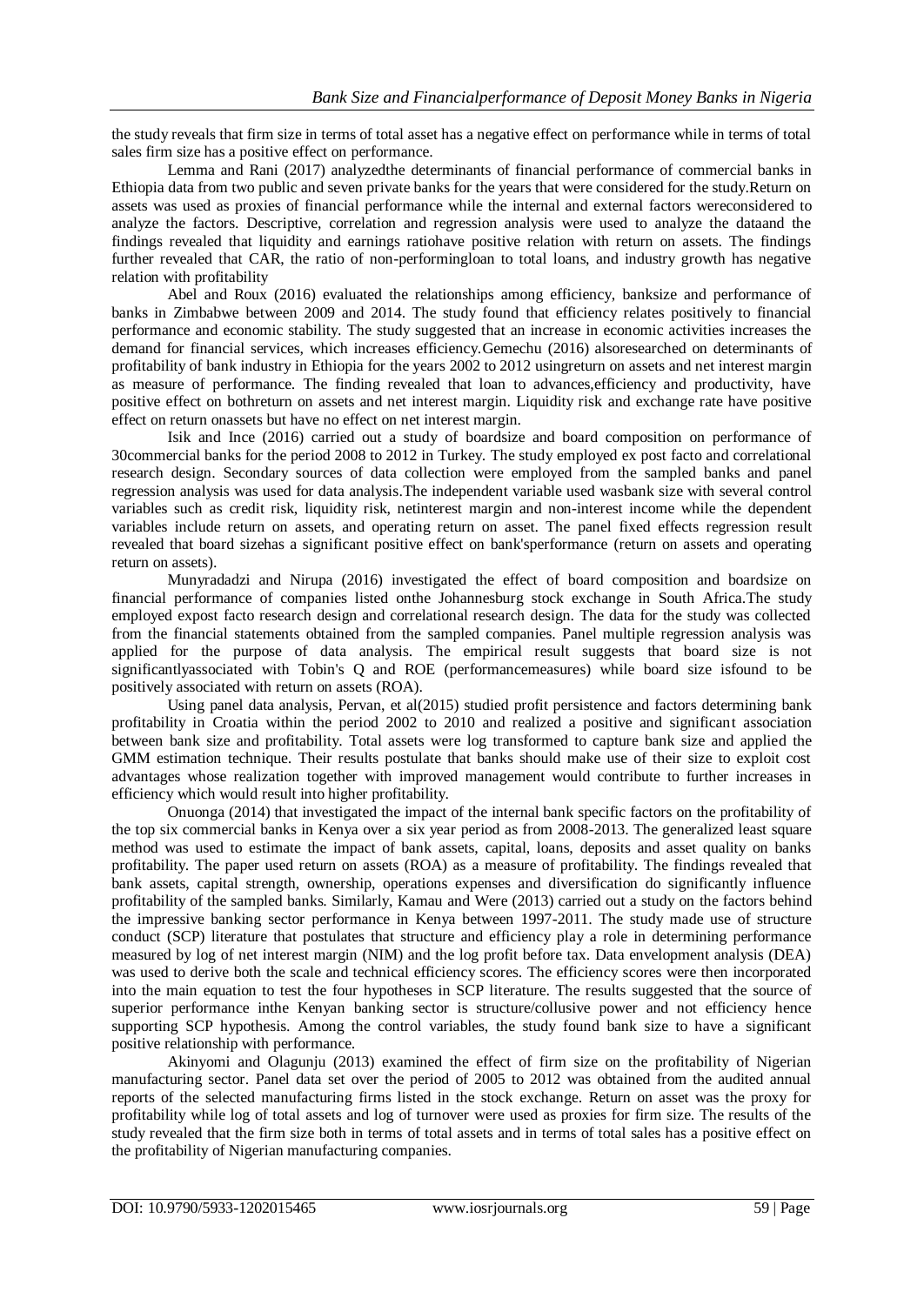Obamuyi (2013) investigated the effects of bank capital, bank size, expense management, interest income and the economic condition on banks' profitability in Nigeria as measured by the banks' return on assets (ROA). The fixed effects regression model was employed on a panel data obtained from the financial statements of 20 banks as from 2006 to 2012. The results indicate that improved bank capital and interest income, as well as efficient expenses management and favourable economic condition, contribute to higher banks' performance in Nigeria. Nonetheless, the relationship between bank size and profitability was found to be negative but statistically significant.

In addition, Curak, et al (2011) analyzed the bank-specific, industry-specific and macroeconomic determinants of bank profitability. Dynamic panel analysis was applied on the sample of 16 banks in the Macedonian banking system in the period between 2005 and 2010. Their results revealed that operating expense, solvency risk, GDP, concentration, and liquidity risk are significantly related to bank profitability, whereas, both bank size and loan to asset ratio had statistically, insignificant negative effect.

Goddard, et al(2008) used panel data from US credit union covering 993 to 2004 to evaluate the influence of bank size on performance. The research found that a positive indirect exposure effect for large banks outweighed the negative direct exposure effects and found evidence that the relationship between performance and bank size positively correlates with performance through economies of scale and scope. Compared to small banks, large banks tend to have a larger market share because of better bargaining power, superior financing position, and more efficient cost control, thus, larger banks report higher returns.

Lepetit, et al (2008) used a data set from 734 banks for the period between 1996 and 2002. In consideration of banks size effect, they found a positive link with the financial performance for smaller banks. However, they suggested that a larger share of trading activities might not be associated with higher performance for smaller banks, but in some cases.

#### **III. Methodology**

**Research Design:** This study employed ex post facto research design and correlational research design. This is because ex post facto research design is a systematic empirical inquiry in which the scientist does not have direct control of independent variables because they are inherently not manipulated (Appah, 2020). Egbunike and Abiahu (2017)stated that a correlational research design is the measurement of two or more factors to determine or estimate the extent to which the values for the factors are related or change in an identifiable pattern.

**Population and Sample of the Study:** The population of the study is made up of banks quoted on the Nigerian Stock Exchange as shown on the Nigerian Stock Exchange Factbook for the year 2011 - 2019. The banks are Access Bank Plc, Diamond Bank Plc, Ecobank Transnational Incorporation, First City Monument Bank, Fidelity Bank Plc, First Bank Plc, Guaranty Trust Bank Plc, Skye Bank Plc, Stanbic IBTC, Sterling Bank Plc, United Bank for Africa Plc, Union Bank Nigeria Plc, Unity Bank Plc, Wema Bank Plc and Zenith Bank Plc. This therefore constitutes a finite population, from which the sampling frame is built. Therefore, the sample size of this study is made up of ten banks (First Bank Plc, Guaranty Trust Bank Plc, United Bank for Africa Plc, Union Bank Nigeria Plc, Zenith Bank Plc, First City Monument Bank, Fidelity Bank Plc, Unity Bank Plc, Wema Bank Plc & Access Bank) which were purposively selected onthe availability of data during the years 2010 to 2019.

**Source of Data Collection and Analysis Technique:**The investigation employed secondary sources ofdata collection mainly from the published audited financial statements of eachbanks obtained from their website and the Central Bank of Nigeria Statistical Bulletin for the study period to analyse the effect of the independent variables on the dependentvariables. The collected data were analyzed using descriptivestatistics, diagnostic tests and multiple linear regression analysis ofpanel data for the years 2010 to 2019.

**Variables of the Study:** The study employed dependent, independent and control variables. The dependent variable consists of return on assets (ROA) while the independent variable and control variables consists of bank size, loan ratio, capital ratio, deposit ratio, gross domestic product, and inflation. The variables were measured as follows:

| <b>Variables</b>     | Symbol     | <b>Measurement</b>                        | <b>Source</b>                                    |
|----------------------|------------|-------------------------------------------|--------------------------------------------------|
| Return on Assets     | <b>ROA</b> | Ratio of profit after tax to total assets | Odundo & Orwaru, (2018); Kajola & Onaolapo,      |
|                      |            |                                           | (2017); Onuonga (2014), Obamuyi (2013)           |
| Bank Size            | <b>BNS</b> | Logarithm of total assets                 | Odundo & Orwaru, (2018); Turk-Ariss (2010)       |
|                      |            |                                           | and Onuonga (2014),                              |
| Loan Ratio           | LOR.       | Ratio of loans to total assets            | Odundo & Orwaru, $(2018)$ ; and Onuonga $(2014)$ |
| Capital Ratio        | CAR        | Ratio of equity to total assets           | Odundo & Orwaru, (2018)                          |
| Deposit Ratio        | <b>DPR</b> | Ratio of bank deposit to total assets     | Odundo & Orwaru, (2018)                          |
| <b>Interest Rate</b> | <b>INR</b> | Yearly interest rate                      | Tam, Trang & Nanh (2017)                         |

**Table 1: Measurement of Variables**

DOI: 10.9790/5933-1202015465 www.iosrjournals.org 60 | Page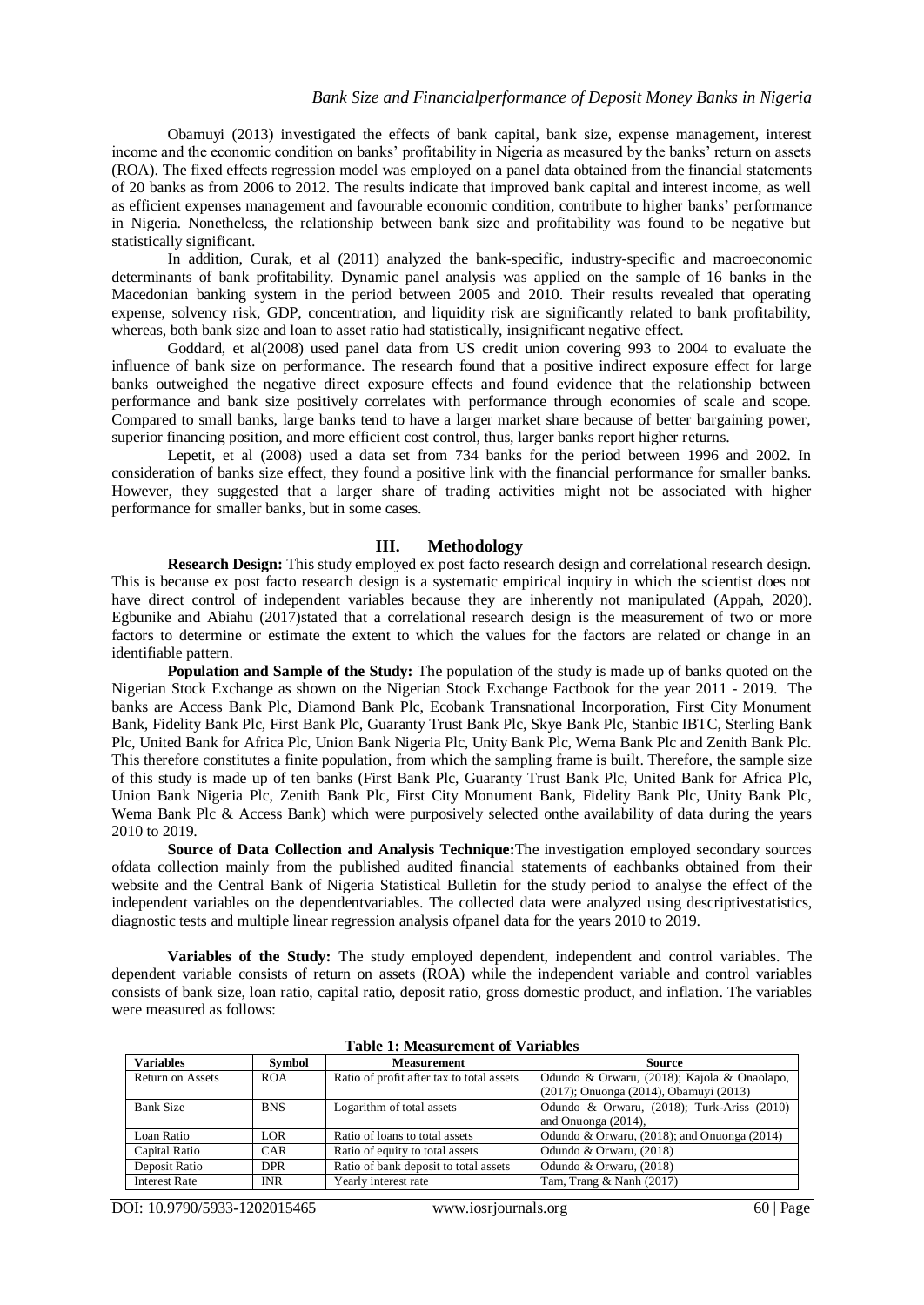| Gross<br>product | <b>GDP</b><br>Domestic | Yearly GDP of the Nigeria | Gautam (2018); Melaku (2016) |
|------------------|------------------------|---------------------------|------------------------------|
| Inflation        | INF                    | Yearly rate of inflation  | Tomulasa, & Cocris, (2014)   |

Source: Several Researchers

**Model Specification**: Gujarati & Porter, (2009) stated that model specification is the determination of the endogenous and exogenous variables to be included in the model as well as the a priori expectation about the sign and the size of the parameters of the function. The following models were developed based on the study variables:

 $\sum$ ROA = β0 + β<sub>1</sub> $\sum$ BNS1it + β<sub>2</sub> $\sum$ LOR<sub>2it</sub> + β<sub>3</sub> $\sum$ CARit<sub>3</sub> + β<sub>4</sub> $\sum$ DPR<sub>4it</sub> + β<sub>5</sub> $\sum$ INR<sub>5it</sub> + β<sub>6</sub> $\sum$ GDP<sub>6it</sub>+β<sub>7</sub> $\sum$ INF<sub>7it</sub>+ ε…… (1)

 $β_1 - β_7$  are the coefficients of the regression, while ε is the error term capturing other explanatory variables not explicitly included in the model.

|                                                  |            | IV.        |            | <b>Results and discussions</b> |            |            |            |            |
|--------------------------------------------------|------------|------------|------------|--------------------------------|------------|------------|------------|------------|
| <b>Table 1: Descriptive Statistics</b>           |            |            |            |                                |            |            |            |            |
|                                                  | <b>ROA</b> | <b>BNS</b> | <b>LOR</b> | <b>CAR</b>                     | <b>DPR</b> | <b>CAP</b> | <b>GDP</b> | <b>INF</b> |
| Mean                                             | 44.05744   | 297323.6   | 167299.3   | 855156.2                       | 181814.9   | 214378.3   | 106177.4   | 63291.23   |
| Median                                           | 43.00000   | 46200.00   | 59416.00   | 164300.0                       | 87900.00   | 47100.00   | 39882.60   | 15218.08   |
| Maximum                                          | 56,00000   | 1836473.   | 634857.7   | 3201000.                       | 817264.0   | 802965.0   | 465301.2   | 296442.8   |
| Minimum                                          | 36.20000   | 403,0000   | 3.900000   | 3746.900                       | 1616.000   | 4100.000   | 155.8100   | 41.31000   |
| Std. Dev.                                        | 5.302811   | 456214.4   | 230267.8   | 1036659.                       | 216390.3   | 274203.6   | 144249.5   | 89837.61   |
| <b>Skewness</b>                                  | 0.608795   | 1.620364   | 1.083766   | 0.880801                       | 1.289587   | 1.035277   | 1.224701   | 1.287664   |
| Kurtosis                                         | 2.517312   | 4.883309   | 2.373760   | 2.394594                       | 3.973720   | 2.512042   | 2.985487   | 3.220099   |
| Jarque-Bera                                      | 2.787708   | 22.82991   | 8.271847   | 5.638357                       | 12.35044   | 7.353609   | 9.749647   | 10.85623   |
| Probability                                      | 0.248117   | 0.000011   | 0.015988   | 0.059655                       | 0.002080   | 0.025304   | 0.007636   | 0.004391   |
| <b>Observations</b>                              | 100        | 100        | 100        | 100                            | 100        | 100        | 100        | 100        |
| Source: Author's computation using e-views, 2020 |            |            |            |                                |            |            |            |            |

Table 1 shows the descriptive statistics of the variables included in the model. The descriptive statistics was carried out for the variables involved in our model from 2010 to 2019. It shows that the mean value of ROA, BNS, LOR, CAR, DPR, CAP, GDP and INF as 44.05744, 297323.6, 167299.3, 855156.2, 181814.9, 214378.3, 106177.4 and 63291.23 respectively. The standard deviation of ROA, BNS, LOR, CAR, DPR, CAP, GDP and INFfrom their respective long-term mean values every year point at 5.302811, 456214.4, 230267.8, 1036659, 216390.3, 274203.6, 144249.5 and 89837.61 respectively. The probability value of Jarque-Bera statistics for all variables shows their distribution level at mean zero and constant variance. It suggested that the variables in the model were normally distributed. The variables are positively skewed.

| <b>Table 2: Augmented Dickey Fuller Unit Root Test</b> |             |                            |                             |  |  |  |
|--------------------------------------------------------|-------------|----------------------------|-----------------------------|--|--|--|
| <b>Variables</b>                                       | Level       | 1 <sup>st</sup> Difference | <b>Order of Integration</b> |  |  |  |
| <b>ROA</b>                                             | $-0.369255$ | $-2.352215$                | I(1)                        |  |  |  |
| <b>BNS</b>                                             | 1.031225    | $-6.219344$                | I(1)                        |  |  |  |
| <b>LOR</b>                                             | $-0.289652$ | $-6.335816$                | I(1)                        |  |  |  |
| <b>CAR</b>                                             | $-0.793137$ | $-6.533519$                | I(1)                        |  |  |  |
| <b>DPR</b>                                             | $-0.842407$ | $-6.066187$                | I(1)                        |  |  |  |
| <b>INR</b>                                             | $-0.947537$ | $-8.430607$                | I(1)                        |  |  |  |
| <b>GDP</b>                                             | $-1.800958$ | $-7.803040$                | I(1)                        |  |  |  |
| <b>INF</b>                                             | $-1.341944$ | $-10.17095$                | I(1)                        |  |  |  |

Critical Value @ 5% **-1.950117**

*Source: Author's Computation using e-views, 2020*

Table 2 reveals the Augmented Dickey Fuller Unit Root test for variables stationarity. The variables in the model were integrated variables; which explains that all the variables attained stationarity after first difference. The null hypothesis of non-stationarity of the variables in the model is rejected after differencing at 5 percent level of significance.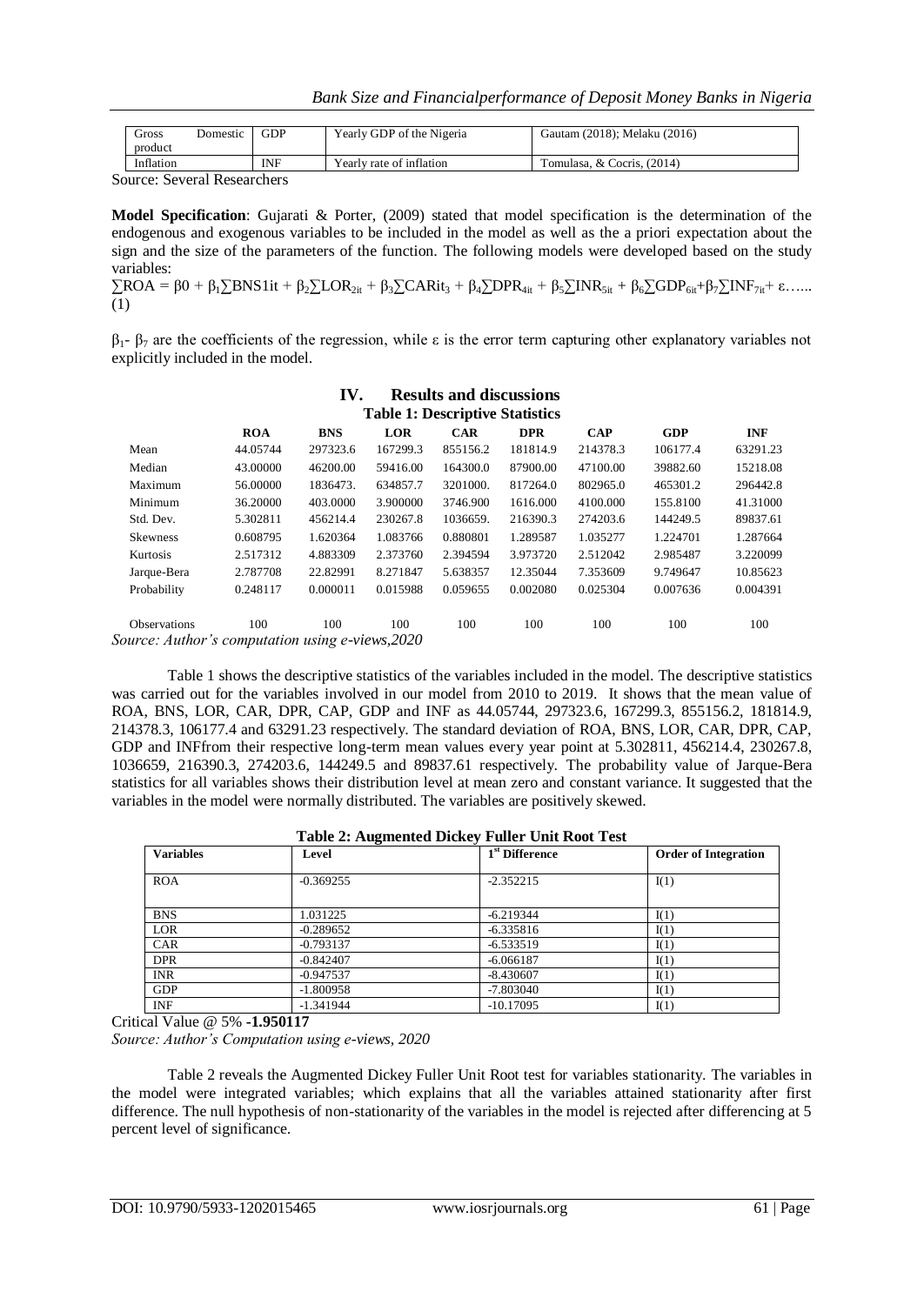#### **Table 3: Johansen Co-Integration Test**

Date: 01/10/21 Time: 15:01 Sample (adjusted): 2010 2019 Included observations: 98 after adjustments Trend assumption: Linear deterministic trend Series: ROA, BNS, LOR, CAR, DPR, CAP, GDP, INF Lags interval (in first differences): 1 to 1

Unrestricted Cointegration Rank Test (Trace)

| Hypothesized<br>No. of $CE(s)$ | Eigenvalue | Trace<br><b>Statistic</b> | 0.05<br>Critical Value | $Prob.**$ |
|--------------------------------|------------|---------------------------|------------------------|-----------|
| None $*$                       | 0.803178   | 203.7560                  | 159.5297               | 0.0000    |
| At most $1 *$                  | 0.691603   | 143.6142                  | 125.6154               | 0.0025    |
| At most $2 *$                  | 0.562423   | 100.0886                  | 95.75366               | 0.0243    |
| At most $3$                    | 0.498807   | 69.50800                  | 69.81889               | 0.0529    |
| At most $4$                    | 0.394768   | 43.94972                  | 47.85613               | 0.1110    |
| At most $5$                    | 0.348465   | 25.37043                  | 29.79707               | 0.1486    |
| At most 6                      | 0.207844   | 9.518737                  | 15.49471               | 0.3196    |
| At most 7                      | 0.023974   | 0.897836                  | 3.841466               | 0.3434    |

Trace test indicates 3 cointegrating eqn(s) at the 0.05 level

\* denotes rejection of the hypothesis at the 0.05 level

\*\*MacKinnon-Haug-Michelis (1999) p-values

*Source: Author's computation using e-views, 2020*

Table 3 shows theJohansen Co-Integration Test. The co-integration result reveals three co-integrating equation at 5 percent significance level. This means that, there is the probability of a long run equilibrium relationship among the variables in the model. Thus, the error correction model can be run, to ascertain the long run relationship.

#### **Table 4: Parsimonious Error Correction Model**

Dependent Variable: ROA Method: Least Squares Sample (adjusted): 2010 2019 Included observations: 98 after adjustments

| Variable           | Coefficient | Std. Error            | t-Statistic | Prob.       |
|--------------------|-------------|-----------------------|-------------|-------------|
| $\mathsf{C}$       | 2.393119    | 0.989719              | 2.417979    | 0.0298      |
| <b>BNS</b>         | 0.018850    | 0.008131              | 2.320129    | 0.0035      |
| LOR                | 0.175768    | 0.068563              | 2.563585    | 0.0225      |
| CAR                | 0.044113    | 0.022848              | 1.930691    | 0.0740      |
| <b>DPR</b>         | 0.014304    | 0.031192              | 0.458589    | 0.6536      |
| <b>INR</b>         | 0.108077    | 0.044390              | 2.434715    | 0.0482      |
| <b>GDP</b>         | 0.217622    | 0.104271              | 2.087080    | 0.0350      |
| INF                | $-0.250210$ | 0.082010              | $-1.875175$ | 0.2312      |
| R-squared          | 0.733296    | Mean dependent var    |             | 3.793326    |
| Adjusted R-squared | 0.733241    | S.D. dependent var    |             | 0.110052    |
| S.E. of regression | 0.044941    | Akaike info criterion |             | $-3.089167$ |
| Sum squared resid  | 0.028276    | Schwarz criterion     |             | $-2.121461$ |
| Log likelihood     | 77.60501    | Hannan-Quinn criter.  |             | $-2.751412$ |
| F-statistic        | 9.327801    | Durbin-Watson stat    |             | 2.216152    |
| Prob(F-statistic)  | 0.000050    |                       |             |             |

*Source: Author's computation using e-views, 2020*

Table 4 shows the error correction results between ROA (proxy for corporate financial performance) and BNS, LOR, CAR, DPR, INR, GDP, INF (proxy independent and control variables).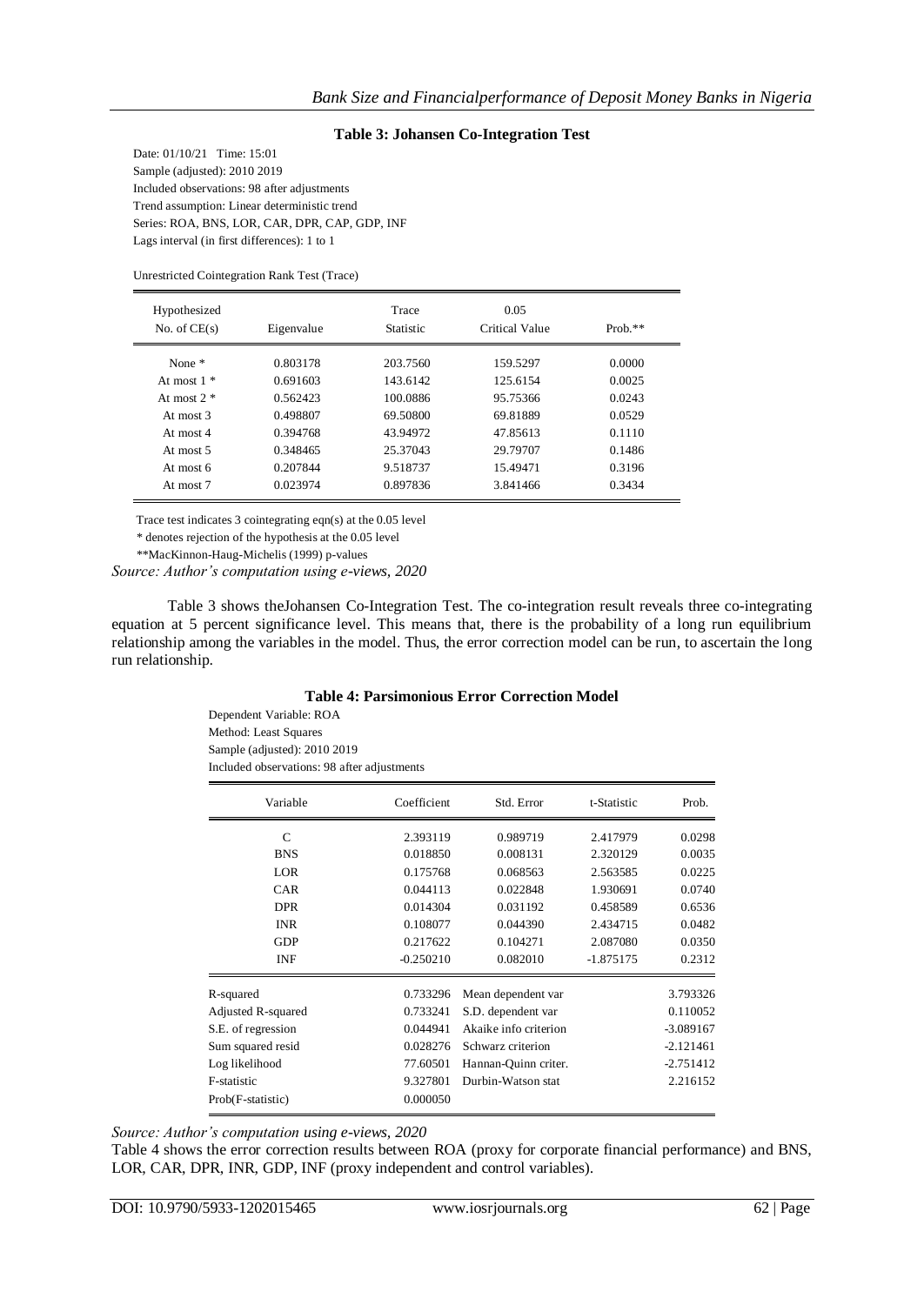The first hypothesis of the relationship between bank size and return on assets revealed a positive and significant association between bank size (natural logarithm of total assets) and financial performance (return on assets) of deposit money banks in Nigeria for the period under review. This result is consistent with the findings of Teshome, et al (2018); Kamau and Were (2013) and Onuonga (2014)that the size of a bank positively and significantly affects the financial performance of deposit money banks. However, several other studies revealed a contrary results Eyigege (2018); Tam, Trang and Nanh (2017), Obamuyi (2013), Saira, Jamil, Khalid and Abdul, (2011) and Hoffmann (2011)found a negative and significant relationship between bank size and profitability. Curak, Poposki and Pepur (2011) study found a negative and insignificant relationship between bank size and profitability while Turk-Ariss (2010) found a positive and insignificant association between bank size and financial performance of deposit money banks.

The second hypothesis of the relationship between loan ratio and return on assets revealed a positive and significant association between loan ratio and return on assets. This result is in line withOdundo and Orwaru (2018), Onuonga (2014), Hoffmann (2011), Turk-Ariss (2010) that loan ratio of deposit money banks positively and significantly affects the corporate financial performance (return on assets) of companies. On the other hand, Curak, Poposki and Pepur (2011), Saira, Jamil, Khalid and Abdul, (2011) found a negative effects between loan ratio and corporate financial performance (return on assets) of banks.

The third hypothesis of the relationship between capital ratio and return on assets revealed a positive and significant association between capital ratio and return on assets. This result is in tandem with the findings of Odundo and Orwaru (2018), Onuonga (2014),Obamuyi (2013)and Saira, Jamil, Khalid and Abdul (2011) that the capital ratio of banks positively and significantly affects the financial performance of banks. On the other hand, Hoffmann (2011) study revealed a negative and significant relationship between capital ratio and return on assets of deposit money banks.

The fourth hypothesis of the relationship between deposit ratio and return on assets revealed a positive and significant association between deposit ratio and return on assets.This result is in line with Odundo and Orwaru (2018), Saira, Jamil, Khalid and Abdul (2011) that deposit ratio positively and significantly affect the financial performance of deposit money banks. On the other hand the result of Hoffmann (2011) suggested a negative and significant association between deposit ratio and financial performance of banks.

The fifth hypothesis of the relationship between interest rate and return on assets revealed a positive and significant association between interest rate and return on assets. This result is consistent with the findings of Tam, Trang and Nanh (2017) that interest rate positively and significantly affects the financial performance of deposit money banks. This is due to the fact of deposit money banks in Nigeria charge a higher rate of interest on loans and advances because of their perceived risk of doing business than paying deposit interest rates to depositors. The higher interest rates benefit the banks in terms of better financial performance but at the expense of the overall economy of the country.

The sixth hypothesis of the relationship between gross domestic product and return on assets revealed a positive and significant association between gross domestic product and return on assets. This result is in agreement with Guatam (2018), Tam, Trang and Nanh (2017) that gross domestic product positively and significantly affects the financial performance of deposit money banks.The positive effect suggests that higher gross domestic product represents improved business opportunities, which ultimately leads to higher performance deposit moneybanks in Nigeria for the period 2010 to 2019.

The seventh hypothesis of the relationship between inflation rate and return on assets revealed a negative and insignificant association between inflation rate and return on assets of deposit money banks in Nigeria.This result is in tandem with the findings of Naceur and Kandil (2009) that the inflation rate negatively influences financial performance of deposit money banks. On the other hand, Claeys and Vander Vennet (2008), Garcia-Herrerro etal. (2009), found a positive and significant relationship between inflation rate and financial performance of banks.

## **V. Conclusion, Implication and Recommendations**

This study investigated the effects of bank size on financial performance of deposit money banks in Nigeria. The study reviewed several prior empirical studies on bank size and bank profitability and the study anchored on agency theory and growth of firm theory. The secondary data obtained from the published financial statements of sample banks revealed that there is a positive and significant relationship between bank size and the financial performance of banks; positive and significant relationship betweenloan ratio and return on assets; positive and significant relationship between capital ratio and return on assets; positive and significant relationship between deposit ratio and return on assets; positive and significant relationship between interest rate and return on assets; positive and significant relationship betweengross domestic product and return on assets and negative and insignificant relationship between inflation and return on assets. Hence, the paper concluded that the size of a bank positively influence banks' profitability. The implication of this study influences the theoretical, policy and managerial policies for the effective and efficient management of banks for better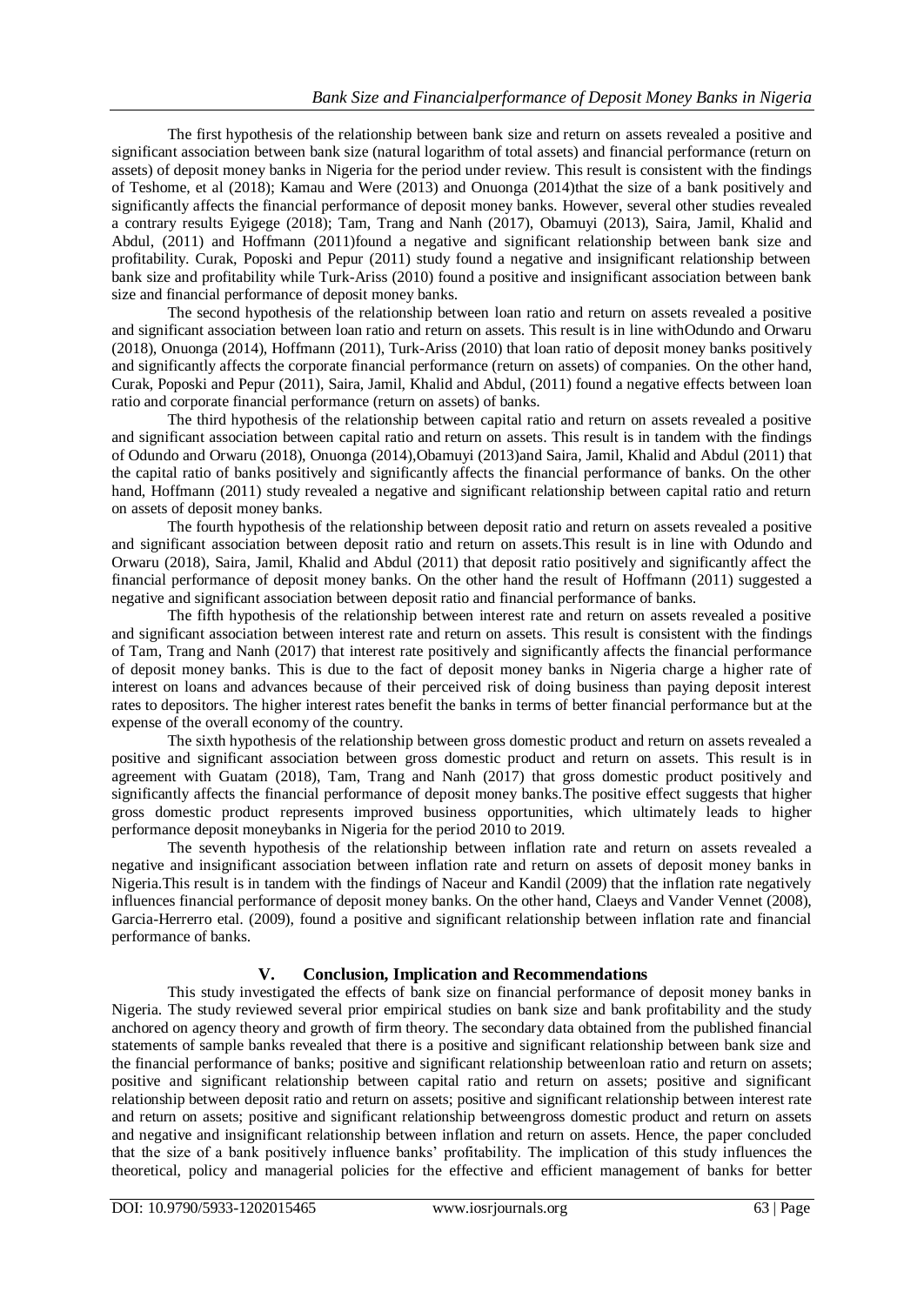performance. Consequently, the paper recommends that: deposit money banks in Nigeria should improve their assets and level of capitalization so as to improve their lending capability and hence financial performance; deposit money banks in Nigeria should minimize their operational cost efficiency and gearing ratio because excess expenditure does have negative and significant impact on banks performance; deposit money banks should leverage on information technology as a means of cost reduction and hence profit improvement; deposit money banks in Nigeria are advised to minimize their non-performing loans through appropriate credit policies and procedures and deposit money banks in Nigeria should consider other quantitative and qualitative approaches of profit improvement than bank size.

#### **Reference**

- [1]. Abel, S. & Roux, P. (2016). Application of panzer-ross approach in assessing banking sector competition. *Journal of economic and financial sciences*, 6(9), 455-470.
- [2]. Alam H. M., Raza A., &Akram M. (2011). A financial performance comparison of public vs private banks: The case of commercial banking sector of Pakistan. *International Journal of Business and Social Science*, 2(11), 56-64.
- [3]. Alex, M.K. & Ngaba, D. (2018). Effect of firm size on financial performance on banks: case of commercial banks in Kenya, *International Academic Journal of Economic & Finance*, 3(1), 175 – 190.
- [4]. Appah, E. (2020). *Research methodology: Integration of principles, methods and techniques,* Ezevin Printing and Publishing.
- [5]. Appah, E. (2017). Corporate governance and corporate social responsibility, *Research Journal of Finance & Accounting*, 8(14), 40- 48.
- [6]. Appah, E. & Tebepah, F.S. (2018). *Money, Financial Institutions and Markets,*Kadmon Printing Company Limited.
- [7]. Arsew, V.T.,Kisman, Z. & Sawitri, N.N. (2020). Analysis of the effect of loan to deposit ratio, non-performing loans and capital adequacy ratio on return on assets with good corporate governance as intervening variable in banking companies listed in the corporate governance perception index (CGPI) for the period 2014-2018. *Journal of Economic and Business,* 3(1), 115 – 130.
- [8]. Babalola, A. & Abiola, R. (2013). Financial ratios analysis of firms. *Journal of Management Sciences,* 1(4), 132-137.
- [9]. Berger, A. N., Klapper, L.F. &Turk-Ariss, R. (2009). Bank competition and financial stability.*Journal of Financial Services Research*, 35(2), 99-118.
- [10]. Ch, S. (2014). A study of the effect of bank size and operational efficiency on performance of banks, *International Journal of Research,* 1(6), 274-286.
- [11]. Curak, M., Poposki, K. &Pepur, S. (2011). Profitability determinants of Macedonian banking sector in changing environment.*Procedia-Social and Behavioral Sciences*.
- [12]. Demirgüç-Kunt, A. & Huizinga, H. (2013). Are banks too big to fail or too big to save?International evidence from equity prices and CDS spreads.*Journal of Banking & Finance* 37(3), 875-894.
- [13]. Edison, A., Mohd-Haizam, M.S. & Sinaga, O. (2019). Capital adequacy ratio, loan to deposit ratio, operational costs on operational income, influence on return on equity. *Journal of Advanced Research in Dynamics and Control System,* 11(03), 154 – 159.
- [14]. Egbunike, F.C. & Abiahu, M-F, C. (2017). Audit firm report and financial performance of money deposit banks in Nigeria.*The Nigerian Accountant,* 50(1), 25 – 39.
- [15]. Eyigege, A.I. (2018). Influence of firm size on financial performance of deposit money banks quoted on the Nigeria Stock Exchange, *International Journal of Economics & Financial Research,* 4(9), 297-302.
- [16]. Gautam, R. (2018). Determinants of financial performance: An evidence from Nepalese commercial banks, *Amity Journal of Strategic Management*, 1(2), 7-14.
- [17]. Gemechu, A.S. (2016). Determinants of banks' profitability: Evidence frombanking industry in Ethiopia. *International Journal of Economics, Commerce &Management*.IV(2):442-463.
- [18]. Gennaioli, N., Shleifer, A., & Vishny, R. (2013). A model of shadow banking. *Journal of Finance* 68(4), 1331-1363.
- [19]. Goddard, J., McKillop, D. & Wilson S. (2008). The diversification and financial Performance of US credit unions. *Journal of banking &finance*, 3(2), 1836–1849.
- [20]. Guatam, R. (2018). Determinants of financial performance: An evidence from Nepalese commercial banks. *Amity Journal of Strategic Management,* 1(2), 7 – 14.
- [21]. Gujarati, D.N. & Porter, D.C. (2009). *Basic Econometrics (5th ed)*, McGraw Hill.
- [22]. Hapsari, I. (2018). Moderating role of size in the effect of loan to deposit ratio and non-performing loan toward banking financial performance.*Advances in Social Science, Education and Humanities Research,* 231, 351-355.
- [23]. Hoffmann, P. S. (2011). Determinants of the Profitability of the US Banking Industry.*International Journal of Business and Social Science*, 2(22).
- [24]. Isik, O. & Ince, A. R. (2016). Board size, boardcomposition and performance: an investigation on Turkish Banks. *International Business Research*, 9(2), 74- 84.
- [25]. Kamau, A. & M. Were (2013). What drives banking sector performance in Kenya?*Global Business and Economics Research Journal,* 2(4): 45-59.
- [26]. Kajola, S.A., Onaolapo, A.A.& Adelewotan, M.O. (2017). The effects of corporate size on financial performance of Nigeria listed firms, *Nigeria Journal of Management Sciences,* 6(1), 204-215.
- [27]. Kisman, Z. (2017). Model for overcoming decline in credit growth (Case Study of Indonesia With Time Series Data 2012-2016). *Journal of internet Banking and Commerce.* 22
- [28]. Kristen, R. & Sengupta, R. (2016). Has the relationship between bank size and profitability changed? Federal Reserve Bank of Kansas City, *Economic Review* 1(2), 49-72.
- [29]. Laeven, L., Ratnovski L., & Tong H. (2014). Bank size and systemic risk: some international evidence. International Monetary Fund. Mimeo.
- [30]. Lemma N. & Rani S. (2017) Determinants of financial performance of commercial banks: Panel data evidence from Ethiopia. *International Journal of Research in Financial. Market*. 7(1):39-50.
- [31]. Lepetit, L., Rous, P. & Tarazi, A. (2008). Bank income size and risk: An empirical analysis of European banks. *Journal of Banking and Finance,* 32(8): 1452-1467.
- [32]. Melaku, A. (2016). Determinants of bank profitability in Ethiopia: A casestudy of private commercial banks. *Research Journal of Financial Accounting,* 7(7), 28-43.